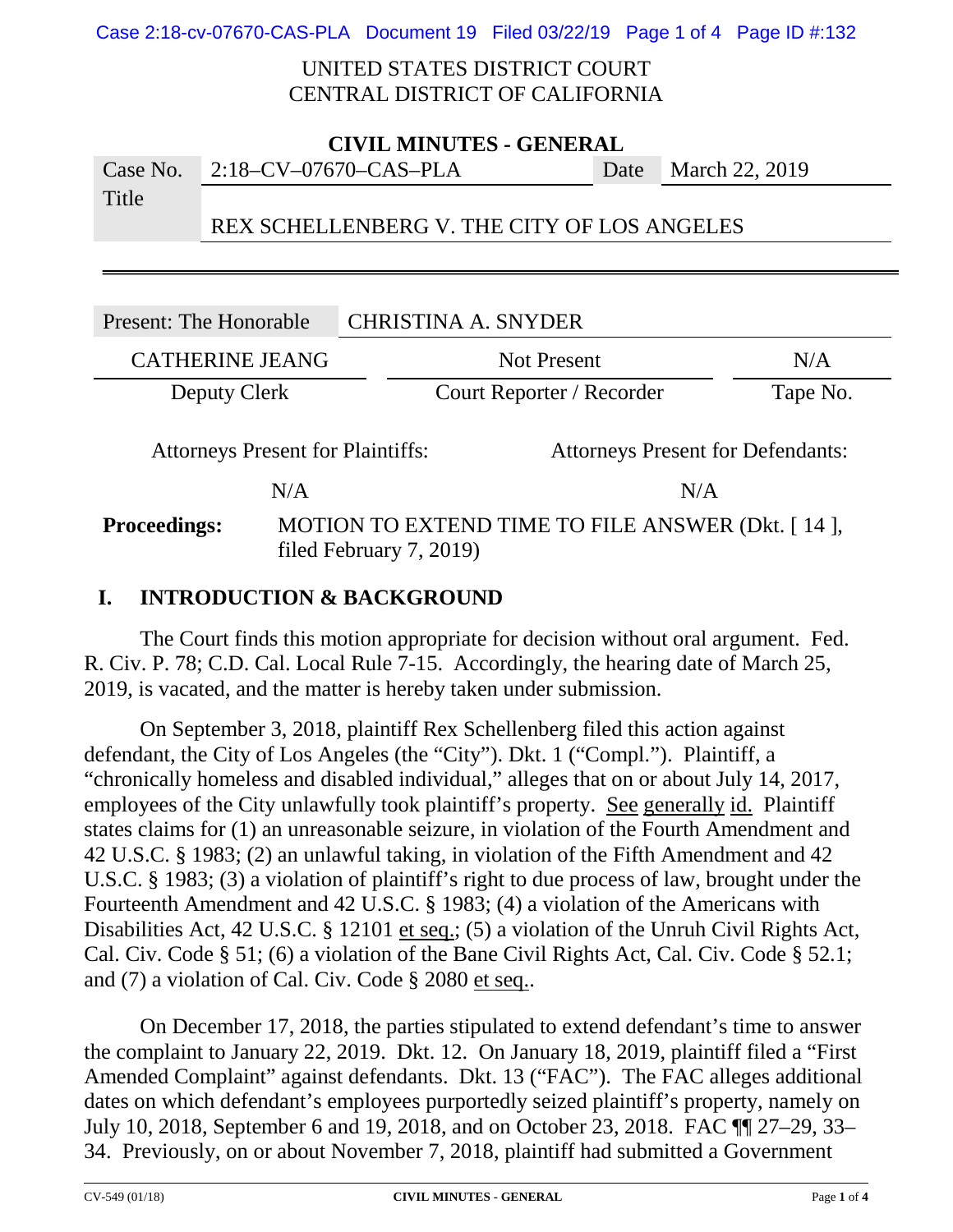Case 2:18-cv-07670-CAS-PLA Document 19 Filed 03/22/19 Page 2 of 4 Page ID #:133

### UNITED STATES DISTRICT COURT CENTRAL DISTRICT OF CALIFORNIA

| <b>CIVIL MINUTES - GENERAL</b> |                                             |  |                     |
|--------------------------------|---------------------------------------------|--|---------------------|
|                                | Case No. $2:18$ -CV-07670-CAS-PLA           |  | Date March 22, 2019 |
| Title                          |                                             |  |                     |
|                                | REX SCHELLENBERG V. THE CITY OF LOS ANGELES |  |                     |

Claim to the City Clerk regarding these events. Mot. at 4. This claim was denied. Id.; Opp'n at  $7<sup>1</sup>$  $7<sup>1</sup>$  $7<sup>1</sup>$ 

On February 7, 2019, defendant filed a motion to extend time to file an answer, and to strike the first amended complaint. Dkt. 14 ("Mot."). Plaintiff filed an opposition to defendant's motion on March 4, 2019. Dkt. 16 ("Opp'n"). On March 11, 2019, defendant filed a reply brief. Dkt. 17 ("Reply").<sup>[2](#page-1-1)</sup>

# **II. DISCUSSION**

Defendant moves (1) for an extension of time to file its answer to plaintiff's complaint and (2) to strike plaintiff's first amended complaint because it is a supplemental pleading, for which plaintiff failed to received leave of court to file. Mot. at 5. Defendant argues that, because three of the events alleged in the FAC occurred *after* plaintiff filed its initial complaint, and because plaintiff filed his claim, with regard to these later events, with the City Clerk *after* plaintiff filed his initial complaint, the Court should strike the first amended complaint. Id. at 7, 9. Defendant specifically contends that plaintiff's filing of the first amended complaint violates Federal Rule of Civil Procedure 15(d) and the Government Claims Act, Cal Gov't Code §§ 915(a), 911.2(a), 945.4. Id. Defendant also requests that the Court extend the time for defendant to respond to plaintiff's initial complaint until April 8, 2019. Id. at 7. In response, plaintiff argues that he has filed an amended complaint, and therefore, "[b]ecause there is no responsive pleading to date, plaintiff did not need to seek leave of the Court to file his amended complaint." Opp'n at 4. Plaintiff further requests the Court to direct defendant to respond to the first amended complaint within seven days of the Court's ruling on this motion. Id. at 8.

l

<span id="page-1-0"></span><sup>1</sup> The parties do not indicate when plaintiff filed his claim regarding the July 2017 incident with the City, as required by the Government Claims Act. However, defendant does not appear to contest that this occurred.

<span id="page-1-1"></span><sup>&</sup>lt;sup>2</sup> Plaintiff also filed an objection to defendant's reply on March 12, 2019, alleging that defendant made improper allegations about plaintiff's initial complaint. Dkt. 18 ("Obj."). The Court does not rely on this brief, as it constitutes an improperly filed surreply. See L.R. 7-10 ("Absent prior written order of the Court, the opposing party shall not file a response to the reply.").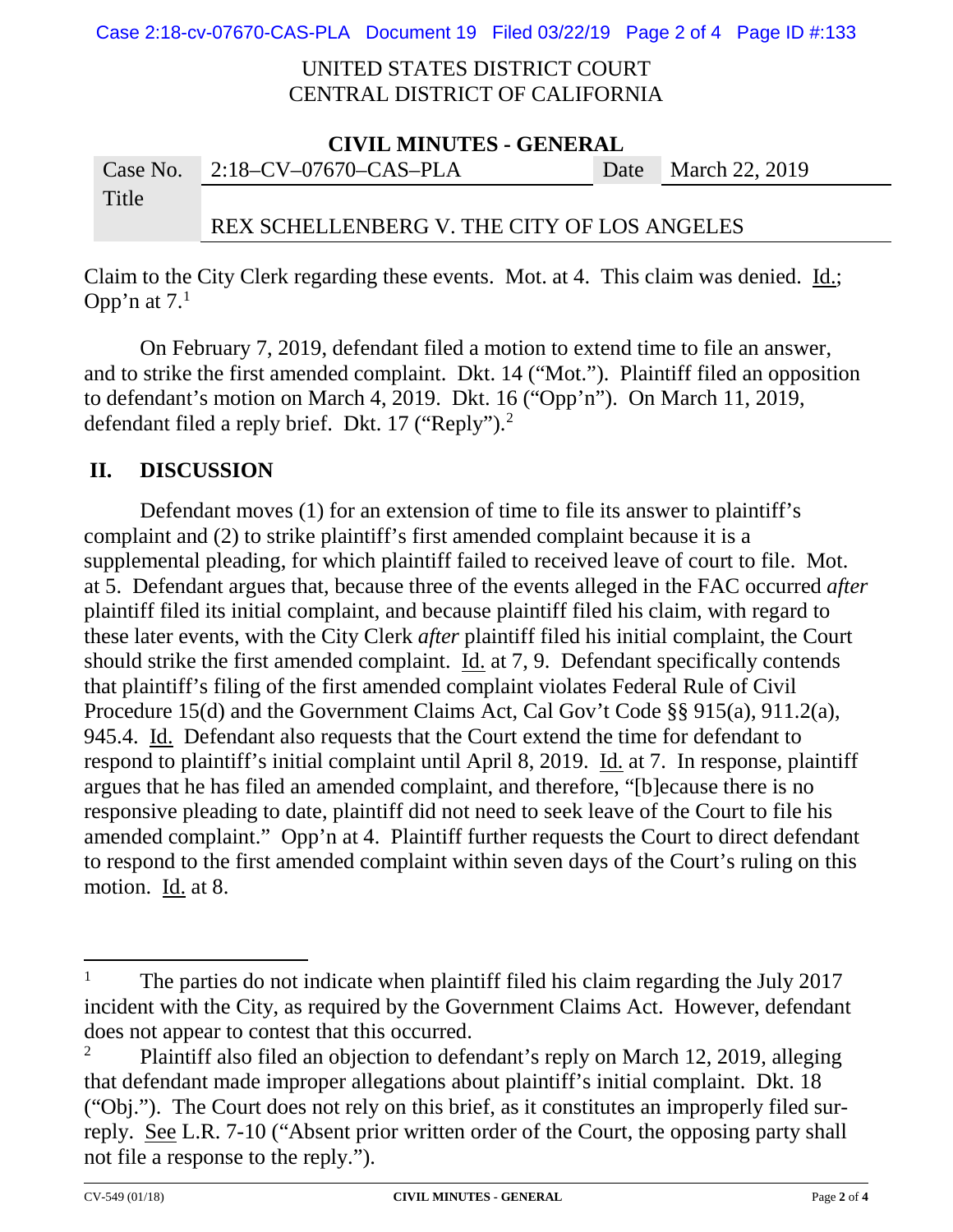Case 2:18-cv-07670-CAS-PLA Document 19 Filed 03/22/19 Page 3 of 4 Page ID #:134

## UNITED STATES DISTRICT COURT CENTRAL DISTRICT OF CALIFORNIA

| <b>CIVIL MINUTES - GENERAL</b> |                                             |  |                     |  |
|--------------------------------|---------------------------------------------|--|---------------------|--|
|                                | Case No. $2:18$ -CV-07670-CAS-PLA           |  | Date March 22, 2019 |  |
| Title                          |                                             |  |                     |  |
|                                | REX SCHELLENBERG V. THE CITY OF LOS ANGELES |  |                     |  |

Federal Rule of Civil Procedure 15 distinguishes between amended complaints and supplemental pleadings. "The former relate to matters that occurred prior to the filing of the original pleading and entirely replace the earlier pleading; the latter deal with events subsequent to the pleading to be altered and represent additions to or continuations of the earlier pleadings." 6A Charles Alan Wright et al., Federal Practice & Procedure § 1504 (3d ed., 2018). Under Rule 15(a), "[a] party may *amend* its pleading once as a matter of course within: (A) 21 days after serving it, or (B) if the pleading is one to which a responsive pleading is required, 21 days after service of a responsive pleading or 21 days after service of a motion under Rule 12(b), (e), or (f), whichever is earlier." Fed. R. Civ. P. 15(a) (emphasis added). Conversely, a plaintiff must receive leave of court to file a supplemental pleading. Fed. R. Civ. P. 15(d) ("On motion and reasonable notice, the court may, on just terms, permit a party to serve a supplemental pleading . . .").

In this case, plaintiff titles his augmented pleading as an "amended complaint" See FAC at 1. In reality, it is a supplemental pleading: it alleges three new events, each of which occurred after the date this action was filed. Id.  $\P$  27–29, 33–34. However, the fact remains that defendant demonstrates no cognizable prejudice with regard to the supplemental complaint. Although plaintiff now seeks to include three additional incidents, which may expand discovery, the fact remains that the supplemental pleading does not change plaintiff's theory of the case. In these circumstances, while plaintiff was required to obtain leave of the Court before he filed his supplemental pleading—indeed, even if it the subsequent pleading were deemed to be an amended complaint, leave would have been required because plaintiff filed the amendment more than 21 days after service, see Fed. R. Civ. P. 15(a)— the fact remains that the Court would have granted leave to file the complaint, whether construed as an amended complaint or a supplemental complaint, had plaintiff made the appropriate motion.<sup>[3](#page-2-0)</sup>

l

<span id="page-2-0"></span><sup>3</sup> The fact that the City denied plaintiff's government claim before plaintiff filed the supplemental pleading demonstrates that plaintiff "substantially complied" with his obligations under the Government Claims Act. Plaintiff "satisfied the purpose behind the requirement—to give the entity the opportunity to investigate and settle the claim before suit was brought." State of California v. Superior Court (Bodde), 32 Cal. 4th 1234, 1244 (2004) (approving numerous cases involving prematurely-filed complaints and technical filing defects where plaintiffs demonstrated "substantial[] compliance with the claim presentation requirement").